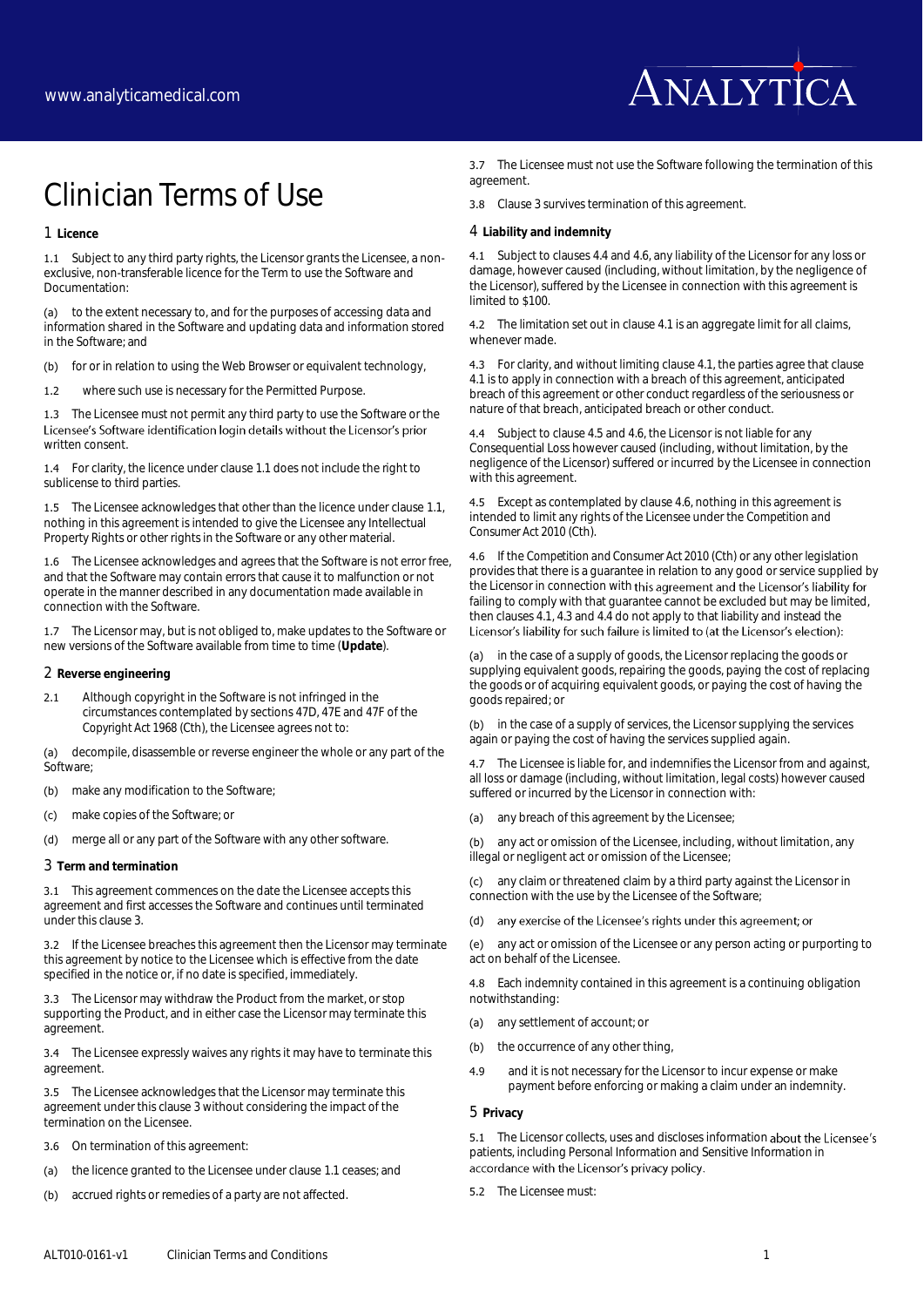(a) comply with all applicable privacy laws (including the Privacy Act, whether or not the Licensee is an organisation bound by the Privacy Act);

(b) collect, store, use, disclose or otherwise deal with Personal Information and Sensitive Information in accordance with the Privacy Act and as directed by the Licensor

(c) provide all assistance required by the Licensor to deal with its obligations under the Privacy Act;

(d) only access and use patient information, including a patient's Personal Information and Sensitive Information for the Permitted Purpose;

(e) not disclose any Personal Information or Sensitive Information outside<br>Australia without the Licensor's prior written consent; and

(f) immediately notify the Licensor of any actual or suspected breach of this clause or any privacy law, or of any other event which may compromise the security of patients' Personal Information or Sensitive Information.

## 6 **Authorised use**

6.1 The Licensee must comply with all applicable laws and ensure that its employees, agents and independent contractors comply with all applicable laws when using the Software.

# 7 **Confidentiality**

7.1 The Licensee agrees to keep confidential, and not to use or disclose, other than as permitted by this agreement, any Confidential Information provided to or obtained by the Licensee prior to or after entry into this agreement.

7.2 The Licensee agrees to keep confidential, and not to use or disclose, other as than as permitted by this agreement, any Confidential Information relating<br>to the Licensee's patient, provided to or obtained by the Licensee prior to or after entry into this agreement.

## 8 **Costs, stamp duty and GST**

8.1 Each party must meet or pay its own legal costs and disbursements in respect of the preparation, negotiation and execution of this agreement.

8.2 The Licensee must pay all stamp duty (including, without limitation, penalties and interest) assessed or payable in connection with this agreement.

8.3 The Licensee is responsible for and must pay all taxes, duties and government charges imposed or levied in Australia or overseas in connection with the performance of this agreement.

8.4 If a Supply made under or in connection with this agreement is a Taxable Supply, then at or before the time the consideration for the Supply is payable:

(a) the Recipient must pay the Supplier an amount equal to the GST for the Supply (in addition to the consideration otherwise payable under this agreement for that Supply); and

(b) the Supplier must give the Recipient a Tax Invoice for the Supply.

8.5 Capitalised terms used in this clause 8 that are not defined in this agreement have the meaning given in the *New Tax System (Goods and Services Tax) Act 1999* (Cth).

## 9 **General**

9.1 This agreement is subject to the laws of Queensland, Australia.

9.2 The parties irrevocably submit to the non-exclusive jurisdiction of the courts of Queensland.

9.3 In the interpretation of this document, no rule of construction applies to the disadvantage of the party preparing the document on the basis that it put forward this document or any part of it.

9.4 The Licensee must not assign, in whole or in part, or novate the Licensee's rights and obligations under this agreement without the prior written consent of the Licensor.

# 9.5 The Licensor may assign the Licensor's interest under this agreement.

9.6 Each provision of this agreement will be read and construed as a separate and severable provision or part and if any provision is void or otherwise unenforceable for any reason then that provision will be severed and the remainder will be read and construed as if the severable provision had never existed.

9.7 This agreement represents the parties' entire agreement, and supersedes all prior representations, communications, agreements, statements and understandings, whether oral or in writing, relating to its subject matter.

9.8 Where this agreement contemplates that the Licensor may consent to, elect, determine, approve, nominate, decide or consider any matter or thing, the Licensor may provide such consent or make such election, determination, approval, nomination, decision or consideration in its absolute discretion and conditionally or unconditionally without being required to give reasons or act reasonably unless this agreement expressly requires otherwise.

# 10 **Definitions**

| In this document:<br>10.1 |  |
|---------------------------|--|
|---------------------------|--|

| Term                         | Definition                                                                                                             |
|------------------------------|------------------------------------------------------------------------------------------------------------------------|
| Confidential                 | means the confidential information of the Licensor or                                                                  |
| Information                  | the Licensee's patient which is by its nature confidential                                                             |
|                              | and the Licensee knows or ought to know is confidential                                                                |
|                              | and which relates to the subject matter of this                                                                        |
|                              | agreement and Intellectual Property Rights and includes<br>information relating to:                                    |
|                              |                                                                                                                        |
|                              | the design, specification, source code, configuration<br>information, benchmark test results, application specific     |
|                              | and<br>observations<br>regarding the<br>results<br>quality,                                                            |
|                              | performance and features and content of the Software;                                                                  |
|                              | all information relating to the Licensee's patient,                                                                    |
|                              | including, Personal Information (which could identify the                                                              |
|                              | Sensitive<br>Information<br>patient)<br>and<br><i>(including)</i>                                                      |
|                              | information about the patient's health);                                                                               |
|                              | (b) the personnel, policies or business strategies of the<br>Licensor:                                                 |
|                              | (c) the terms upon which the Software is being supplied<br>and installed pursuant to this agreement;                   |
|                              | (d) any trade secrets, information relating to pricing and                                                             |
|                              | licence fees, rebates, negotiations preceding this<br>agreement,                                                       |
|                              | but excludes information which:                                                                                        |
|                              | (a) is public knowledge (otherwise than as a result of                                                                 |
|                              | breach of this agreement); or                                                                                          |
|                              | (b) the Licensee is required by law to disclose.                                                                       |
| Consequential                | means loss of revenues, loss of reputation, consequential                                                              |
| Loss                         | loss, loss of data, indirect loss, loss of profits, loss of                                                            |
|                              | actual or anticipated savings, lost opportunities,<br>including, without limitation, opportunities to enter into       |
|                              | arrangements with third parties and loss or damage in                                                                  |
|                              | connection with claims against the Licensee by third                                                                   |
|                              | parties.                                                                                                               |
| Documentation                | means operating manuals and other printed materials                                                                    |
|                              | including users' manuals which are relevant to the                                                                     |
|                              | Software, including any upgrade.                                                                                       |
| Intellectual                 | means all industrial and intellectual property rights, both                                                            |
| Property Rights              | in Australia and throughout the world, including,                                                                      |
|                              | without limitation, any copyright, trade or service marks,                                                             |
|                              | patents, registered and unregistered trade marks,                                                                      |
|                              | registered designs, trade secrets, knowhow, moral rights,<br>rights in relation to semiconductors and circuit layouts, |
|                              | formulations, components, concentrations, protocols,                                                                   |
|                              | trade, business or company name, indication or source                                                                  |
|                              | or appellation of origin, or other proprietary right, or                                                               |
|                              | right to registration of such rights;                                                                                  |
| Licensee                     | means you.                                                                                                             |
| Licensor                     | means Analytica Ltd ACN 006 464 866.                                                                                   |
| Personal                     | has the meaning given in the <i>Privacy Act 1988</i> (Cth).                                                            |
| Information                  |                                                                                                                        |
| Permitted                    | for or in relation to the provision of ongoing healthcare                                                              |
| Purpose                      | services and support to patients of the Licensee who<br>have provided the Licensor with their express consent          |
|                              | for the Licensee to access their information, including                                                                |
|                              | Personal Information and Sensitive Information<br>- in                                                                 |
|                              | connection with the Product                                                                                            |
| Product                      | means the PeriCoach device sold or supplied by the<br>Licensor.                                                        |
| Related<br>Body<br>Corporate | has the meaning given to that term in the Corporations<br>Act 2001 (Cth).                                              |
| Sensitive                    | has the meaning given in the Privacy Act 1988 (Cth).                                                                   |
| Information                  |                                                                                                                        |
| Software                     | means the PeriCoach software and any part thereof as                                                                   |
|                              | the meaning requires, including any Update.                                                                            |
| Supplier                     | means the entity making the Supply.                                                                                    |
|                              |                                                                                                                        |